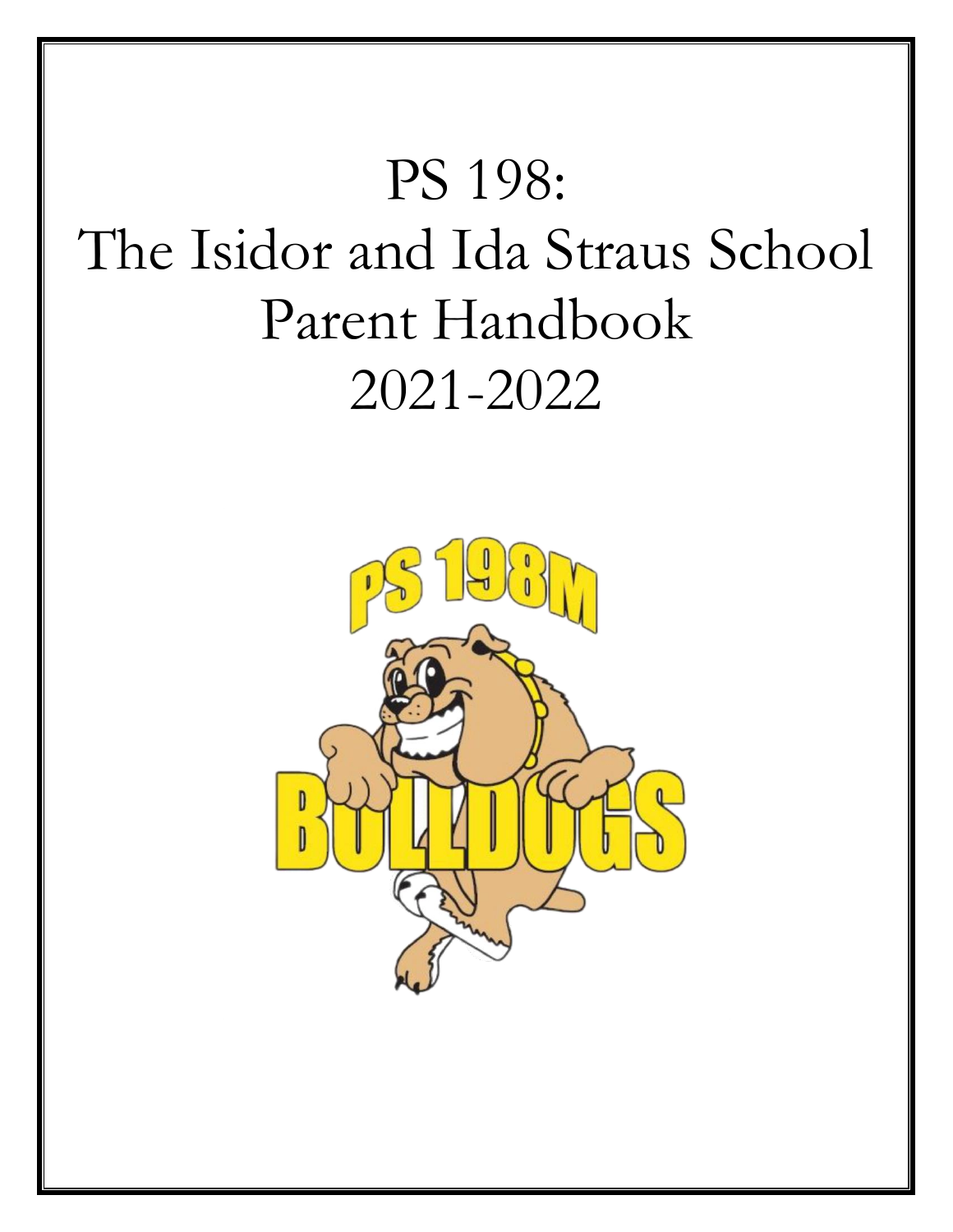## **General Information**

#### **School Contact Information**

PS198M Isidor and Ida Straus School 1700 Third Avenue New York, NY 10128

School Telephone (Main Office) 212 289-3702 ex. 01<br>School FAX 212 410-1731 School Website [www.ps198m.org](http://www.ps198m.org/)

212 410-1731

#### **Administration**

Assistant Principal Linda Shkreli

Principal Katharine DeBenedictis [kmacmanus@schools.nyc.gov](mailto:kmacmanus@schools.nyc.gov) [lshkreli@schools.nyc.gov](mailto:lshkreli@schools.nyc.gov)

#### **Main Office Staff**

The office staff will be available from 8:00am to 3:30pm, Monday – Friday to assist families. Please also visit our website <https://www.ps198m.org/> for contact information of additional staff members.

# **School Based Support Team**

Guidance Counselor

Secretary Danielle Santana [dsantana10@schools.nyc.gov](mailto:dsantana10@schools.nyc.gov) Parent Coordinator Raychel Manko [rmanko@schools.nyc.gov](mailto:rmanko@schools.nyc.gov) School Aide Emily Rivera [erivera35@schools.nyc.gov](mailto:erivera35@schools.nyc.gov)

Psychologist Anita Radovic [aradovic@schools.nyc.gov](mailto:aradovic@schools.nyc.gov) Rebecca Greene [rgreene15@schools.nyc.gov](mailto:rgreene15@schools.nyc.gov)<br>Alison Harvazinski [aharvazinski@schools.nyc.gov](mailto:aharvazinski@schools.nyc.gov) Social Worker Iris Lugo-Becker [ilugoBe@schools.nyc.gov](mailto:ilugoBe@schools.nyc.gov) IEP Teacher Karen Bugden [kbugden@schools.nyc.gov](mailto:kbugden@schools.nyc.gov)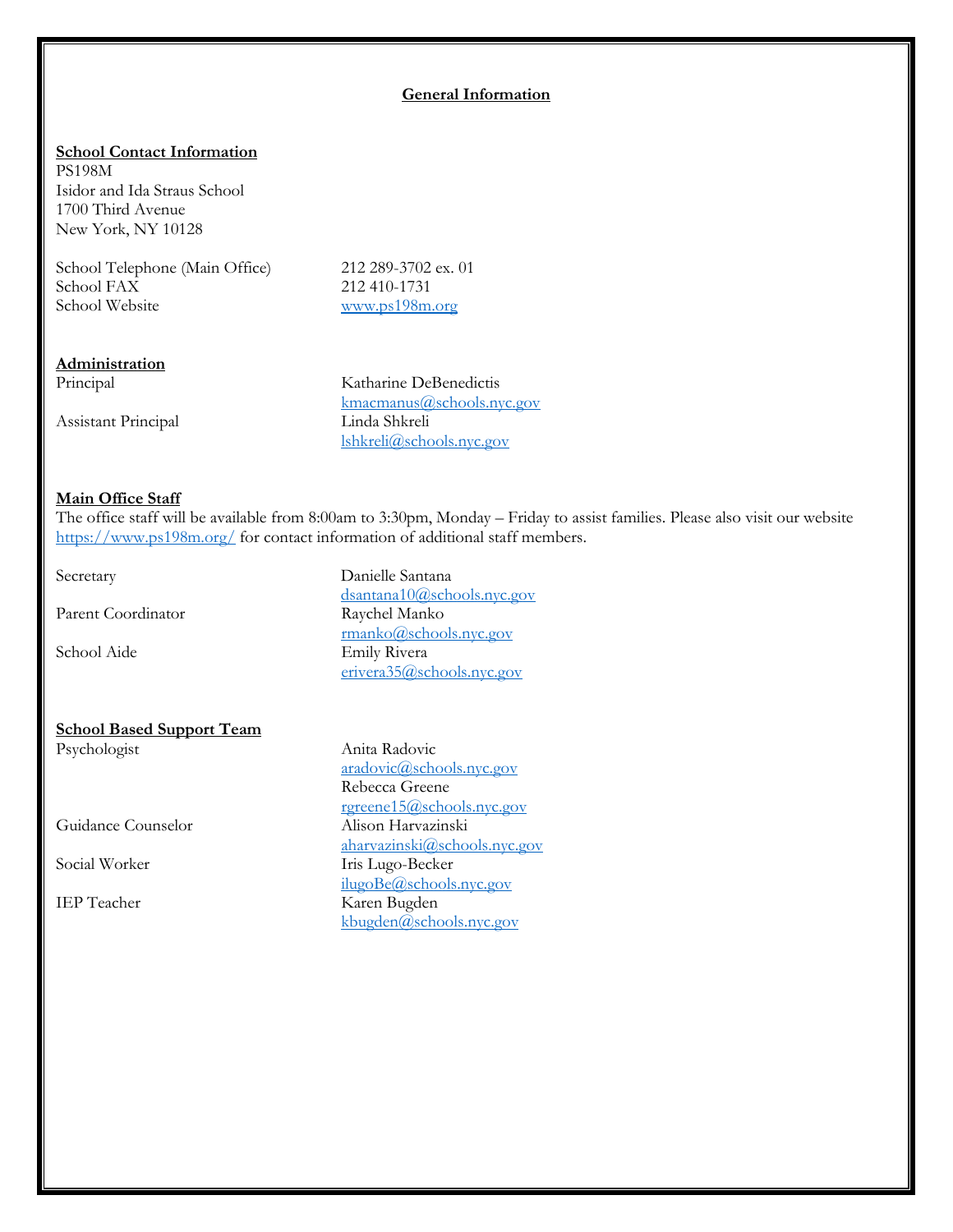# **SCHOOL ARRIVAL AND DISMISSAL INFORMATION**

# **SCHOOL HOURS**

Our official school hours are 8:15 am - 2:35 pm. In order to ensure compliance with health and safety regulations, we will have a slightly staggered arrival and dismissal. Please see below for details regarding these procedures and **adhere to the timing indicated for your child's particular grade.**

| Grade                | Line Up/Health Screening Checks   Building Entry/Exit<br>Begin Outside the Black Gate |                                     |
|----------------------|---------------------------------------------------------------------------------------|-------------------------------------|
| $3rd - 5th$ Grade    | $8:10 \text{ am}$                                                                     | $8:15$ am $-2:35$ pm                |
| $Pre-K-2^{nd}$ Grade | $8:15$ am                                                                             | $8:20 \text{ am} - 2:30 \text{ pm}$ |

# **ARRIVAL DETAILS** - **Please understand that these procedures are meant to keep our entire community both healthy and safe and may change in response to the circumstances of the school year.**

# **For All Grades:**

- Parents/guardians are not permitted into the building at arrival and dismissal.
- Arrival takes place outdoors, rain or shine! NO EXCEPTIONS TO THIS RULE. We urge you to keep an umbrella in your child's backpack.
- There is no need to arrive early! Your child will not be allowed into the building before their official arrival time. Children and families are not permitted to enter early to visit the office or see the nurse without an appointment.
- Please encourage your child to use the bathroom before leaving the house. Families are not permitted into the building without completing their own health screener, therefore it is difficult to have you rush in with a bathroom emergency.
- Per NYCDOE policy, when on school grounds, ALL individuals, both vaccinated and unvaccinated children and adults must wear a mask. Whereas all families should be prepared to supply their own masks daily, we will give you or your child a mask should you arrive without one.
- All parents/guardians should complete a health screening on their child before leaving their home, including a temperature check. If your child is not feeling well, they should not attend school.
- Upon arrival at school, families will be required to show proof of the DOE daily health screener [\(https://healthscreening.schools.nyc/\)](https://nam10.safelinks.protection.outlook.com/?url=https%3A%2F%2Fhealthscreening.schools.nyc%2F&data=04%7C01%7CRManko%40schools.nyc.gov%7C73ea3809d80040167c1308d963e8ec12%7C18492cb7ef45456185710c42e5f7ac07%7C0%7C0%7C637650674345848009%7CUnknown%7CTWFpbGZsb3d8eyJWIjoiMC4wLjAwMDAiLCJQIjoiV2luMzIiLCJBTiI6Ik1haWwiLCJXVCI6Mn0%3D%7C1000&sdata=ukLgJYu0OzjKU6PP8WhCRXXe2qY5bE5Ky2o9CGl%2Bakg%3D&reserved=0). Signage that includes this website, as well as QR codes linking to it, will be posted on the gate surrounding the school entrance for families' convenience.
- If you arrive late for line up, please join the end of any existing lines rather than directly approaching the gate.

# **Breakfast:**

- In order to maintain COVID-19 safety requirements for eating, **breakfast will be served from 8-8:15am.** It is important to utilize this service **ONLY** if your student(s) needs breakfast, and not as a convenient early drop-off option.
- Please arrive on time at 8 a.m. to the door nearest to the cafeteria on 95th St., east of the gate entrance and closest to 3rd Ave. A staff member will be there to check your student's health screener.
- Students will eat breakfast in the cafeteria while supervised by staff and be escorted from the cafeteria directly to their classroom at their grades regular arrival time.

# **Grades 3 - 5:**

- Line up **OUTSIDE** of the black gate on 95th street **no earlier than 8:10am.**
- Line up heading DOWN the hill towards Third Avenue. Tuck into the Citibikes and building as best you can.
- School staff will check health screeners.
- Only after a staff member has opened the black gate will students be permitted into the L-shaped yard to line up by grade.
- **Only students are permitted to enter the yard, no parents/guardians.**
- Teachers will escort students into the building to their classrooms at 8:15am.
- Late students who arrive without a health screener will require temperature screenings.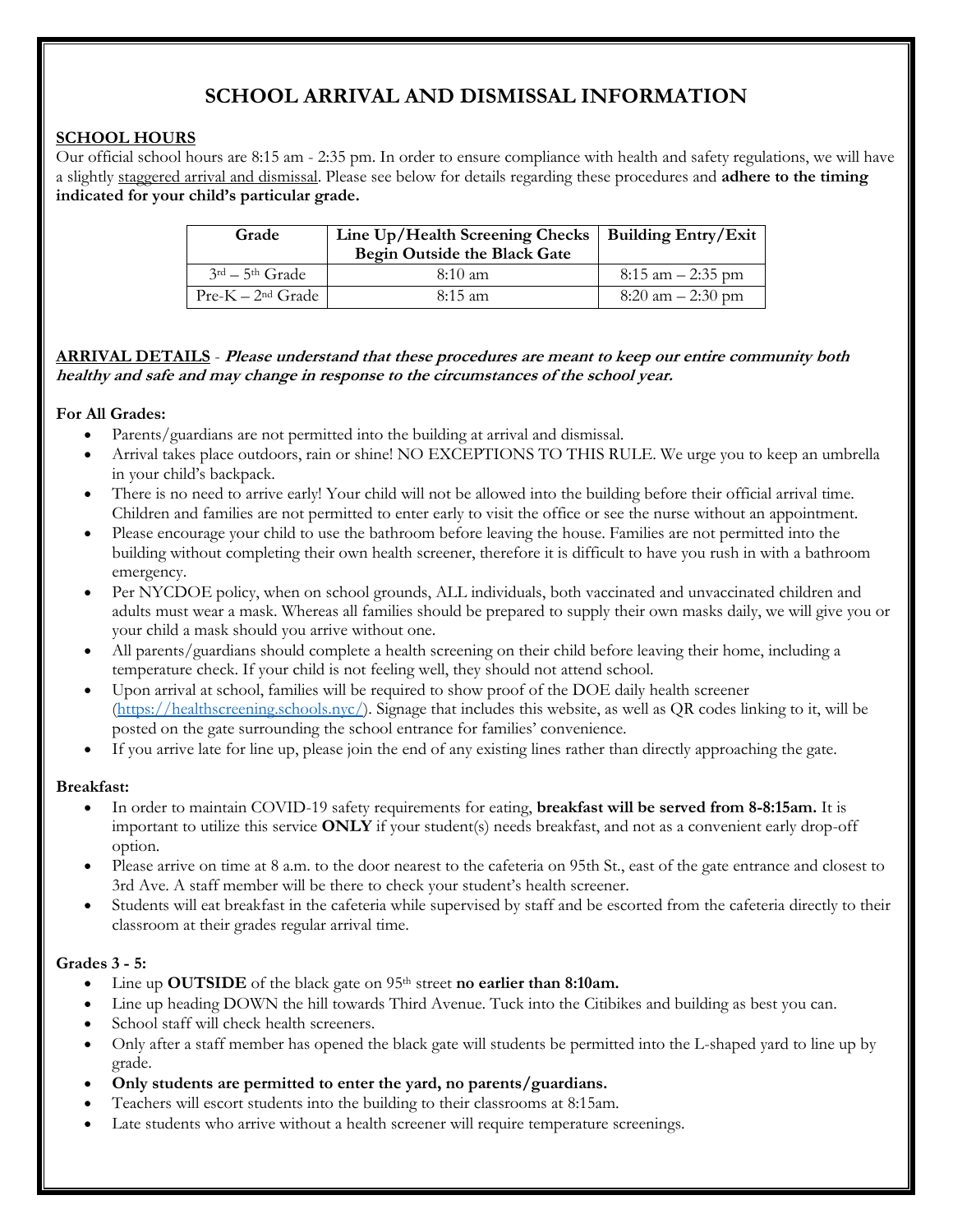# **Grades Pre-K – 2nd:**

- Line up **OUTSIDE** of the black gate on 95<sup>th</sup> street **at 8:15am**.
- Line up heading UP the hill towards Lexington Avenue. Tuck in as best you can in order to leave the sidewalk clear.
- School staff will check health screeners.
- You will enter after grades 3-5. Pre-K  $2<sup>nd</sup>$  grade will head into the large yard (Samuel Seabury Park) where you will line up with your child by your class sign. Parents/guardians should escort and wait with their child until a teacher arrives, then you may leave your child.
- Teachers and staff will escort students into the building to their classrooms at 8:20am.
- Late students will be held until a staff member can escort them to class. Late students who arrive without a health screener will require temperature screenings.

# **DISMISSAL DETAILS - Please understand that these procedures are meant to keep our entire community both healthy and safe.**

| Grade                | <b>Dismissal Time</b> | Pick-Up Location                 |
|----------------------|-----------------------|----------------------------------|
| $Pre-K-2^{nd}$ Grade | $2:30 \text{ pm}$     | Large Yard (Samuel Seabury Park) |
| $3rd - 5th$ Grade    | $2:35$ pm             | L-shaped yard                    |

# **For All Grades:**

- **Only adults (18 yrs. and older) who you have authorized on the Blue Emergency Card will be allowed to pick up a student. This includes their older siblings. Students will not be released to siblings under the age of 18 and identification will be checked. NO EXCEPTIONS.**
- Parents/guardians are not permitted into the building at dismissal.
- Please continue to observe the mask guidance as outlined in the arrival section above.
- Students will be dismissed to their same arrival spot either in the large yard or the L-shaped yard.
- Please do not be late for pick up. Please wait for your child by their class sign.
- If your child is enrolled in one of our partner after school programs at PS198 (Beacon, Chess, KING), a teacher will escort them to that program location following general dismissal.
- Please always keep your child's teacher(s) up to date with their dismissal plans, including after school, caregivers picking up, etc.

# **5th Grade Only - Self-Dismiss Procedures:**

- Fifth graders are permitted to self-dismiss from school provided we have written consent on file.
- An email or phone call is NOT sufficient. Parents or legal guardians are required to submit a signed letter to give consent for their child to leave school on their own, ONLY at dismissal.
- Students may not self-dismiss early to attend appointments outside of school, i.e. a doctor.
- **Students who self-dismiss are NOT permitted to walk a younger sibling or family member home from**  school. They do not replace a parent or guardian picking up another student. Exceptions will not be made.
- Families are encouraged to consider the readiness of your child as it pertains to self-dismissing and are encouraged to come up with a plan for when they leave school (i.e. go straight home, go to a neighbor's home). It is not advisable to allow your child to hang out on the playground unattended after school.

# **Early Release from School**

Given the limited nature of in person instruction since March 2020, early dismissal is not encouraged for any reason. If you must pick your child up early, please call school before you arrive and then again once you've made it to the building. Your child will be brought to the front door of the school—not to the corner, your car, etc.

#### **Transportation**

Danielle Santana, our secretary, is the contact for questions regarding transportation, including busing and metro cards. She can be reached by calling the main office (212-289-3702) or email, at  $d$ s  $d$ s  $d$ s  $d$  $s$  $d$  $s$  $d$  $s$  $d$  $s$  $d$  $s$  $d$  $s$  $d$  $s$  $d$  $s$  $d$  $s$  $d$  $s$  $d$  $s$  $d$  $s$  $d$  $s$  $d$  $s$  $d$  $s$  $d$  $s$  $d$  $s$  $d$  $s$  $d$  $s$  $d$  $s$  $d$  $s$  $d$  $s$ 

#### **Playing in the School Yard After School**

PS 198's playground is not open to students before or after school. Samuel Seabury Park becomes open to the public following school dismissal. The gate to enter the school yard from the park will be locked at 2:40pm. As with any playground, all children should be supervised by a responsible adult. **The school is not responsible for children playing in the yard**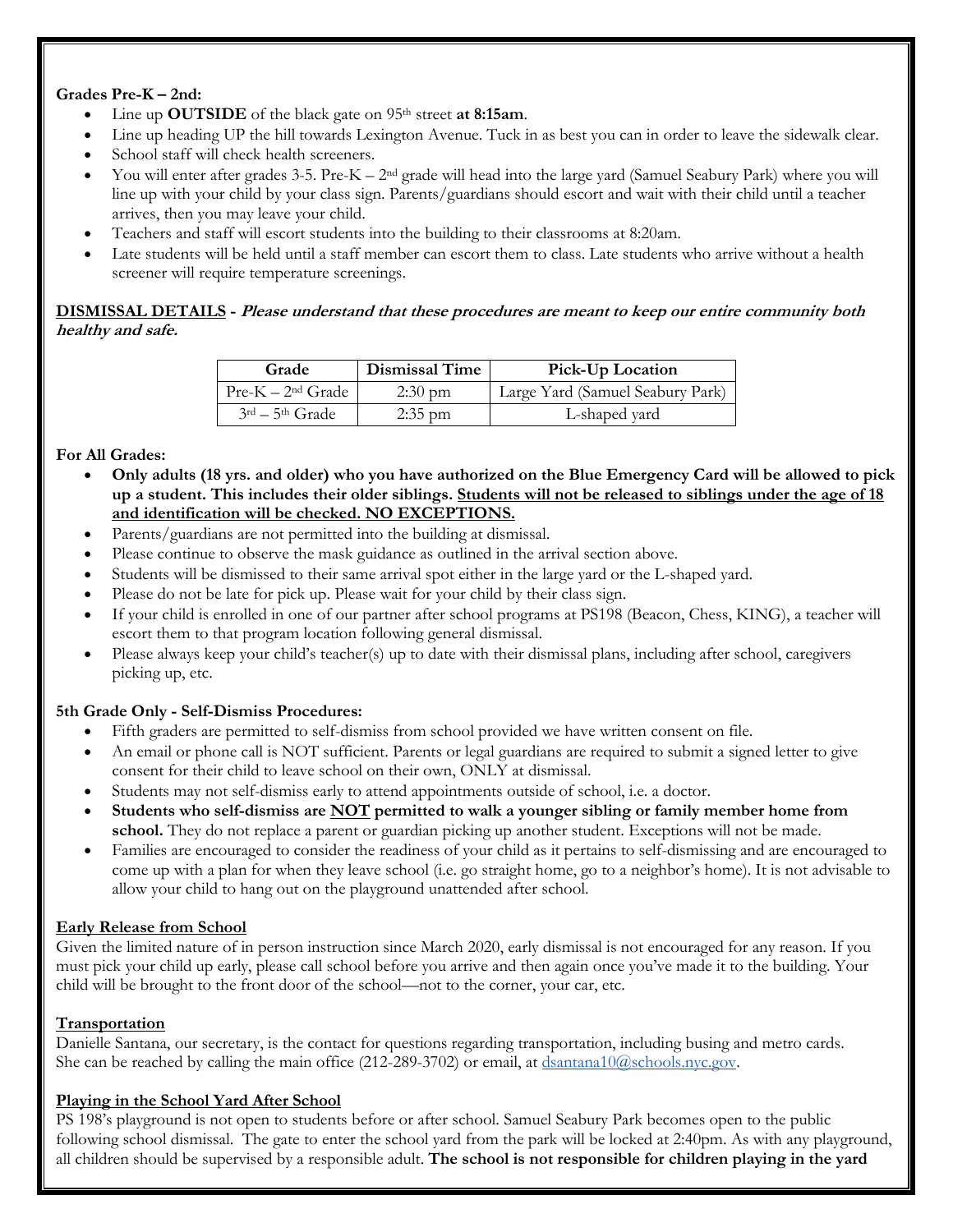**after school is dismissed.** Only children attending after school programs are permitted inside the building after the regular school day.

# **ATTENDANCE**

# **POLICY IS SUBJECT TO CHANGE BASED ON DOE COVID-19 GUIDANCE**

The definition of "present" during the 2021-22 school year is as follows:

- In Person: Student is physically present in the classroom/school learning environment for instruction
- Remote: Student is virtually present for synchronous or asynchronous instruction during the scheduled program day. \*Students may require remote attendance if they are in quarantine, or at home for DOE remote days (i.e. Election day, "snow days")

It is mandated that each student attend school every day and arrive on time (both in person and virtually). Parents should always reach out to the classroom teacher or main office to report an absence. If and when a student is absent for three (3) consecutive days, the parent must submit a doctor's note when he/she returns to school. If a student exhibits a pattern of absences or lateness, the family will be contacted to offer support and assistance to improve attendance. After such attempts, if the attendance record does not improve, we are required to report the case to our DOE Attendance Coordinator, for follow up and to make a home visit if necessary. Letters from the main office will be sent to families to help track their child's attendance and to maintain accurate school records. **Please review these records in a timely manner and report any discrepancies to the main office within 24 hours.**

# **SCHOOL FOODS**

#### **Breakfast & Lunch**

Both breakfast and lunch are free and available for all students, however, parents are asked to complete the [family income](https://www.myschoolapps.com/Home/PickDistrict)  [inquiry form](https://www.myschoolapps.com/Home/PickDistrict) in order to ensure that NYC receives the federal aid needed to sustain the program. Please refer to the [DOE](https://www.schools.nyc.gov/school-life/food/school-meals)  [website](https://www.schools.nyc.gov/school-life/food/school-meals) for monthly menus, noting that at times, the kitchen has to make last minute changes based on food supply.

Pre-K students will have breakfast delivered to their classroom. Students are not required to take or eat breakfast in school. In order to maintain COVID-19 safety requirements for eating, **breakfast will be served from 8-8:15am for students in grades K-5.** It is important to utilize this service **ONLY** if your student(s) needs breakfast, and not as a convenient early drop-off option.

In order to comply with social distancing guidelines, lunch will be served in various locations both in and out of the building; we will use classrooms, the cafeteria, as well as our outdoor spaces where necessary. Younger children will be prioritized for eating indoors, in more traditional locations. Classroom teachers will communicate the arrangement for each grade at the start of the year. All students, no matter their dining location, will have the option of receiving a school lunch. Students always have the option to bring a lunch from home if that is their preference.

**Given the need to limit the time students are in school without a mask, a snack time will not be provided at the start of the year.** We will monitor and report changes to this policy as needed.

# **HEALTH AND SAFETY**

#### **Nursing Staff**

Our building has two nurses on staff. They can be contacted by dialing the main office (212-289-3702) and asking to be connected. Our nurses handle day to day wellness assessments when children visit because they are feeling ill, assess and provide the medical attention that may be needed to treat an injury. They manage medication and student health forms. The school nurses do not replace a doctor's follow up. Families should always follow up by calling your physician to report any illness, allergy, or serious injury.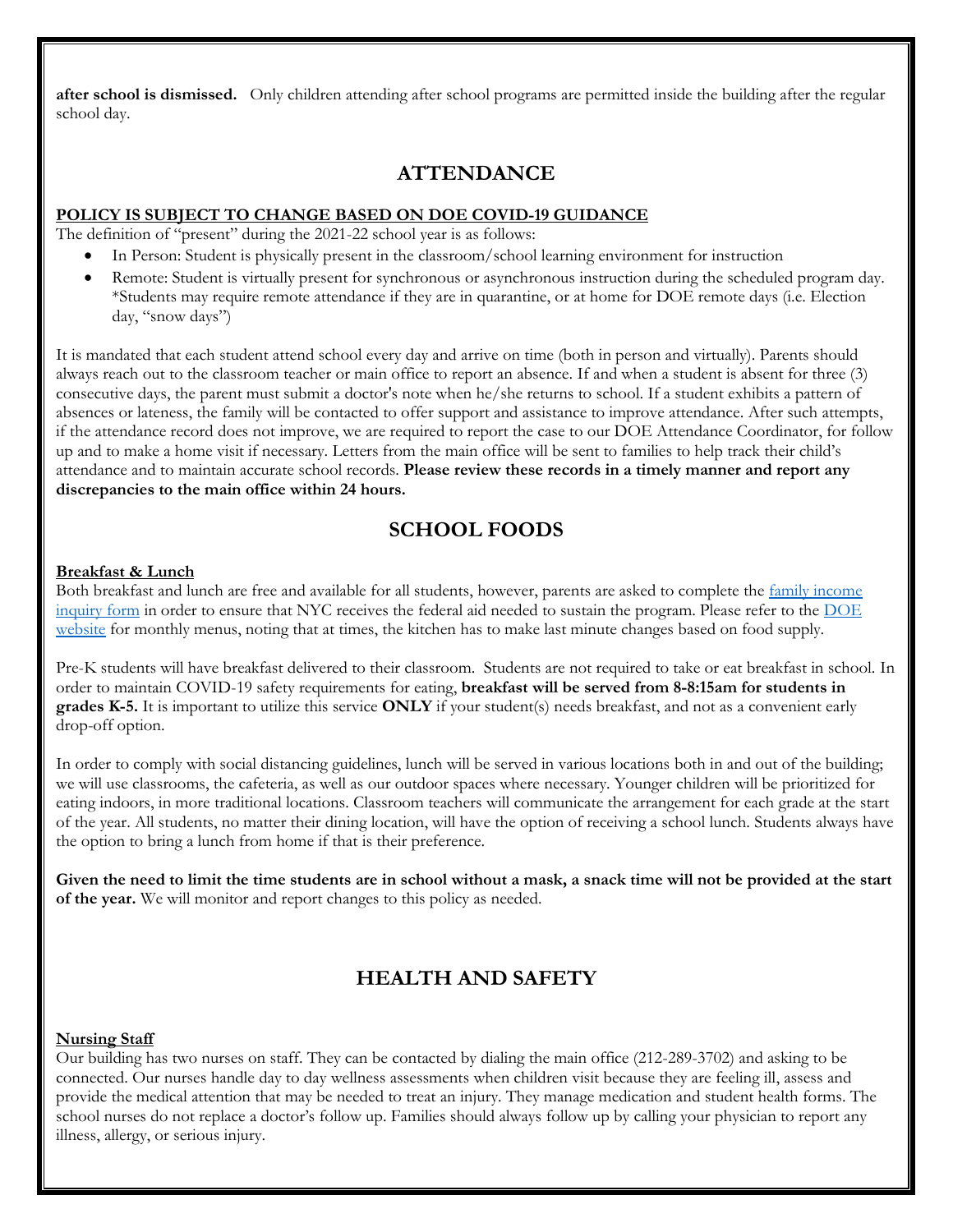# **Health Accommodations and Medication (including asthma and allergies)**

The NYC Department of Education works with the NYC Department of Health and Mental Hygiene to make certain that all students with special health needs are provided services to ensure their full participation in the educational setting. Parents must provide the appropriate documentation to request in-school direct health services and/or accommodations under Section 504 of the Rehabilitation Act of 1973. These forms must be returned to the school for processing and approval by the 504 team or nurse. A new request and authorization form is required at the beginning of each school year if the child continues to require the requested services in school.

**In order for the school nurse to administer any medication in school, a physician must complete a Medication Administration Form (MAF).** This includes asthma pumps, epi pens, Benadryl, etc. Students are not permitted to carry their own medication in their backpacks unless it is indicated on their MAF. In the event of an emergency, should there not be a MAF on file, the nurse is required to call 911. **MAFs should be completed by the first day of school. Additional procedures for keeping students with asthma, allergies, or other health needs safe at school are student specific. It is important that a family reaches out to administration before the first day of school to communicate the child's needs and discuss individualized plans.**

## **Daily Health Screener**

Upon arrival at school each day, families will be required to show proof that the DOE daily health screener has been completed for each child in your family [\(https://healthscreening.schools.nyc/\)](https://nam10.safelinks.protection.outlook.com/?url=https%3A%2F%2Fhealthscreening.schools.nyc%2F&data=04%7C01%7CRManko%40schools.nyc.gov%7C73ea3809d80040167c1308d963e8ec12%7C18492cb7ef45456185710c42e5f7ac07%7C0%7C0%7C637650674345848009%7CUnknown%7CTWFpbGZsb3d8eyJWIjoiMC4wLjAwMDAiLCJQIjoiV2luMzIiLCJBTiI6Ik1haWwiLCJXVCI6Mn0%3D%7C1000&sdata=ukLgJYu0OzjKU6PP8WhCRXXe2qY5bE5Ky2o9CGl%2Bakg%3D&reserved=0). Signage that includes this website, as well as QR codes linking to it, will be posted on the gate surrounding the school entrance.

## **Student Pick Up**

If a student fails a health screening or shows symptoms of COVID-19, the student will be assessed by the nurse on site. If it is confirmed that the student is showing symptoms of COVID-19, the guardian of the student must be immediately contacted to pick up the child. If the guardian cannot be reached, the school must contact the emergency contacts on the student's Blue Card. Children will not return to class if they are showing symptoms of COVID-19.

## **Masks & Face Coverings**

All students and staff over the age of two must wear a face covering while riding on school buses and anywhere on school property, indoors and outdoors, regardless of vaccination status, unless they have a medical exemption. Individuals are expected to provide their own face coverings, however, our school will have a supply of face coverings and other Personal Protective Equipment (PPE) on hand as needed for children and adults.

- **Face coverings with an exhalation valve or vent are not permitted as exhalation valves allow unfiltered exhaled air to escape to others.**
- Bandanas and neck gaiters are not permitted.
- Face coverings that completely cover or hide an individual's face, such as ski masks, are not permitted.
- Unless otherwise approved by school administration, clear face shields cannot be worn unless accompanied by a face covering.

Students who request to remove their face covering must be permitted to for a short period of time. These "mask breaks" can also be offered throughout the day, at the school's discretion. The frequency of mask breaks may vary by grade level within a school but mask breaks do not last for more than five minutes and can only occur when:

- students are outdoors or well-ventilated areas.
- students can remain at least six feet apart.

# **COVID-19 Testing**

Regular COVID-19 testing provides school communities and public health experts with valuable information. Every DOE school, starting in grade 1, will have 10% of their unvaccinated student population selected twice a month for ongoing random surveillance testing. Families can give consent for testing through their student's [New York City Schools Account \(NYCSA\).](https://mystudent.nyc/) We will also ask for written consent to keep on file.

#### **Cleaning and Ventilation**

For all students and staff, hand washing and sanitizing is considered a best practice to reduce the spread of all germs. Classrooms will always have a steady supply of soap, paper towels, and hand sanitizer. Every day after students vacate the building, custodians disinfect the entire facility with an electrostatic backpack sprayer. This includes classrooms, handrails, furniture and all surfaces.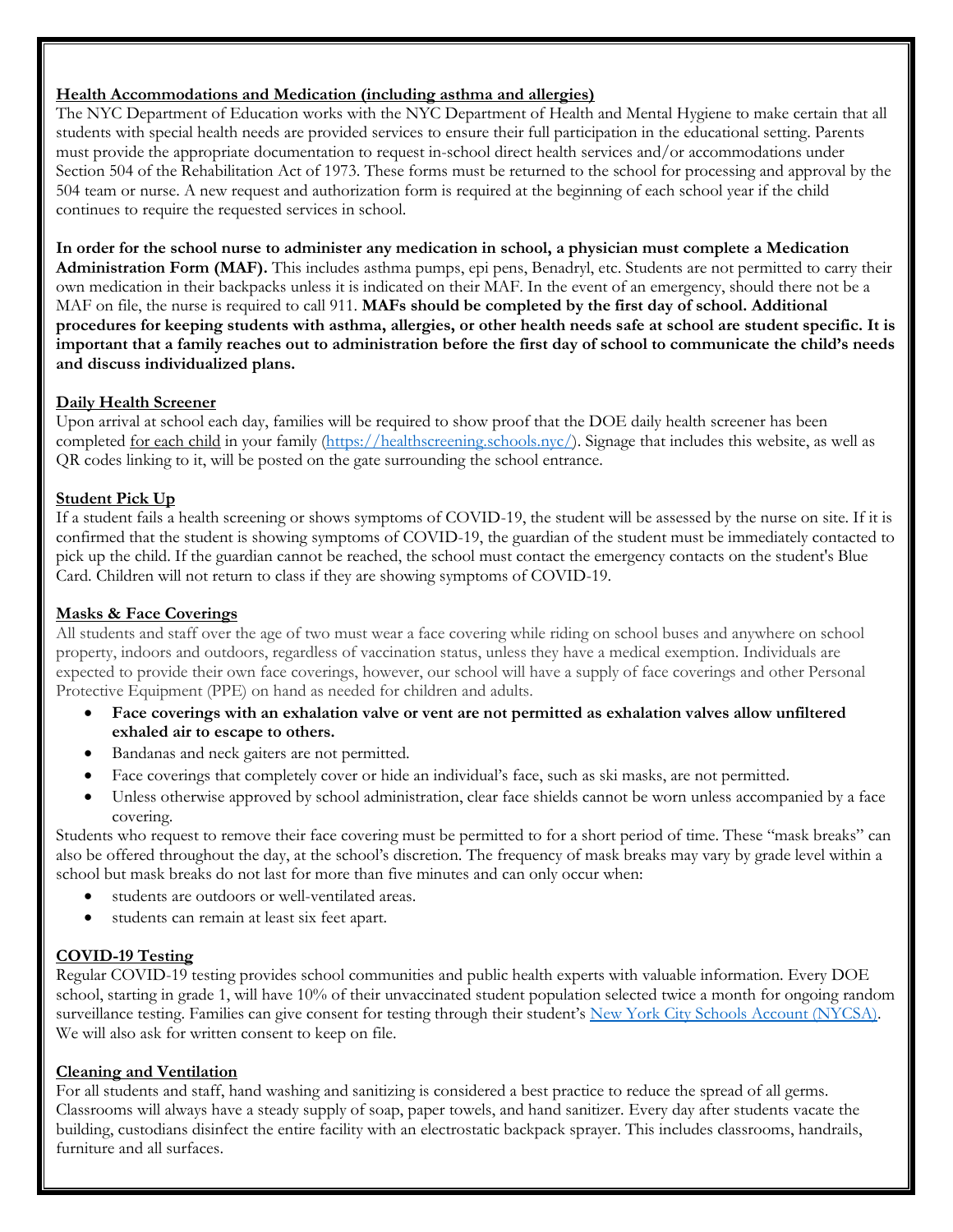Regarding ventilation, every window is operational and can be opened. Classrooms are fitted with working air conditioners and the filters are routinely cleaned. Every classroom has two functioning air purifiers; these filters are also cleaned. The air handlers that supply fresh air and exhaust air from the building have Merv 13 filters in place and are routinely replaced.

## **Visitors to PS198 during COVID-19**

COVID-19 Health & Safety Protocols permit visitors in the building on a very limited basis. Parents/guardians should expect to conduct school business via phone or virtual conference. This includes contact with all school staff, including the main office and nurse. Rare exceptions will be made as needed.

Visitors who are permitted to enter the building must complete the health screener [\(https://healthscreening.schools.nyc/\)](https://nam10.safelinks.protection.outlook.com/?url=https%3A%2F%2Fhealthscreening.schools.nyc%2F&data=04%7C01%7CRManko%40schools.nyc.gov%7C73ea3809d80040167c1308d963e8ec12%7C18492cb7ef45456185710c42e5f7ac07%7C0%7C0%7C637650674345848009%7CUnknown%7CTWFpbGZsb3d8eyJWIjoiMC4wLjAwMDAiLCJQIjoiV2luMzIiLCJBTiI6Ik1haWwiLCJXVCI6Mn0%3D%7C1000&sdata=ukLgJYu0OzjKU6PP8WhCRXXe2qY5bE5Ky2o9CGl%2Bakg%3D&reserved=0) to show the School Safety Agent upon arrival, as well as agree to a temperature screening upon entering the building. The School Safety Agent will log the visitor's name and address for COVID-19 contact tracing purposes. Visitors will be escorted around the building at all times. Please note that these are NYCDOE regulations for school visitors and are part of the Safety Plan approved by the NYCDOE and NYPD. **Should you must make a visit to school, we kindly ask that you find alternative childcare for younger siblings and do not bring them along with you.**

Please visit the DOE's website for further COVID-19 guidance: [School Year 2021-22 \(nyc.gov\)](https://www.schools.nyc.gov/school-year/school-year-2021-22)

#### **Blue Emergency Cards**

All students will receive a Blue Emergency Card. **It is imperative that it is filled out completely and returned to school immediately**. It is extremely important that a parent/guardian provides a working telephone number in case of an emergency. **These cards MUST be updated whenever contact information changes.** Please note:

 Emergency Cards should indicate any person who **should not** have contact with your child. It is important for parents to communicate any orders of protection. Pictures of those individuals restricted from contact with your child will be placed on the back of the card and the Safety Agent will be informed.

#### **Immunization Requirements**

All students in grades Prek-K-12 attending New York City public schools must have documented immunization against the following diseases: diphtheria, pertussis, tetanus, polio, measles, mumps, rubella, varicella, Hepatitis B, and Haemophilus influenzae type B (Hib).

# **SUPPORTS FOR FAMILIES**

#### **Ladder of Assistance**

PS198 is a cooperative community where the expectation is that teachers are always communicating with other staff members in the building, including the administration. The first point of contact for a family is typically the teacher, Guidance Counselor or Parent Coordinator. It is often best to speak with the child's teacher first, as they most often can provide detailed and accurate information as it relates to the daily performance and activities of a student. Student to student conflict is always first handled by classroom staff. If necessary, the Principal or Assistant Principal will be brought in for consultation.

#### **Meetings with Staff**

In the event that a parent would like to speak or virtually meet with a staff member, they should call or email that person to schedule a meeting. Parents should expect a response within 48 hours. Tuesday afternoons from 2:35-3:15pm are reserved for Parent Engagement opportunities. Whenever possible, staff will schedule during that block.

#### **Special Education/IEP Meetings**

We attempt to have a comprehensive team available for every child's IEP review. We appreciate your flexibility and willingness to make yourself available at the requested time we coordinate for school staff. School staff will schedule in advance in order to assist you in arranging your schedule. An Annual Review of an IEP is required once per year, with additional reviews held on an as needed basis. For more information regarding special education services, please contact a member of our School Based Support Team (SBST) or your child's classroom teacher.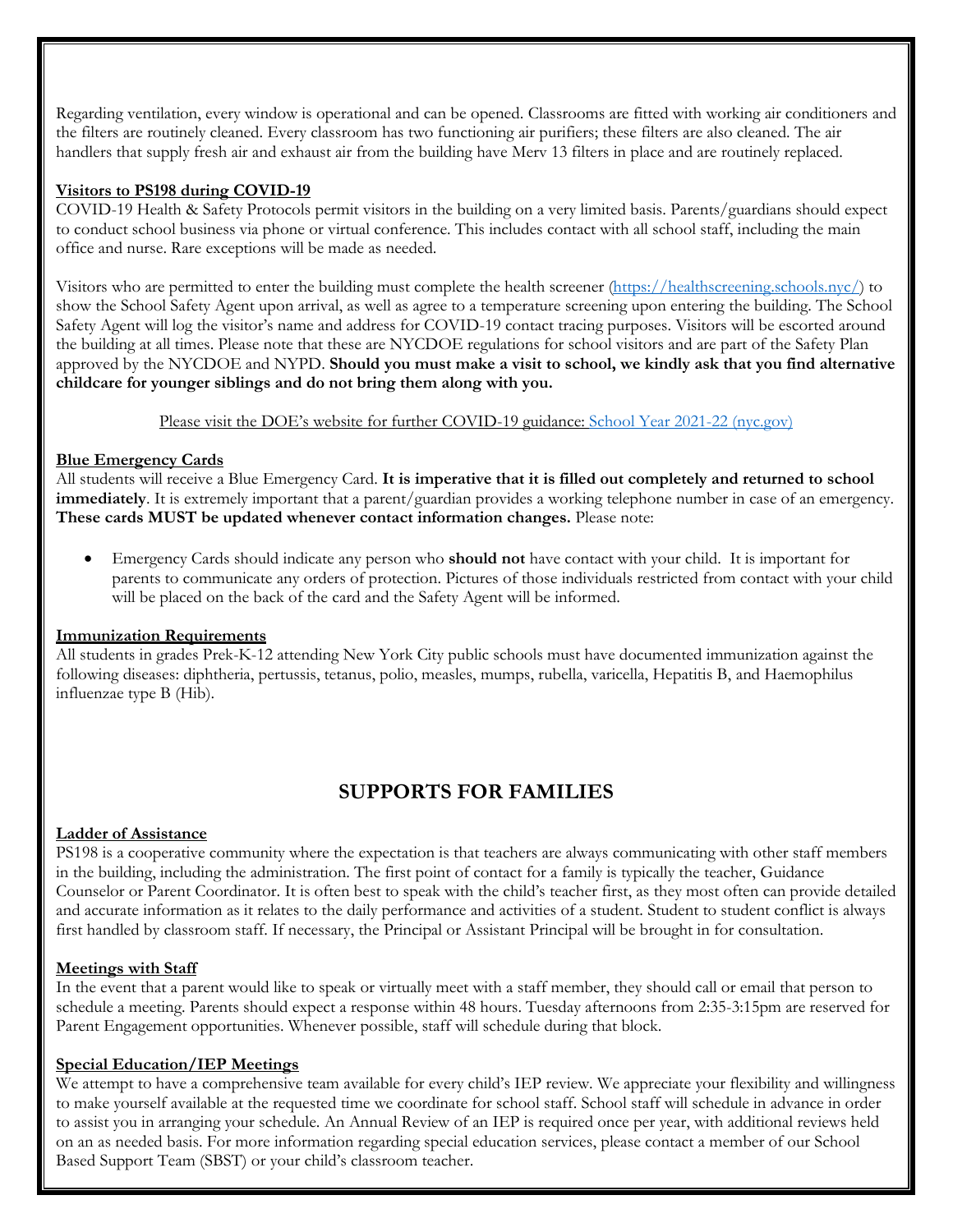## **Communication**

Students thrive when the connection between the family and the school is present and strong. Our PTA works to bring together the parent body as a community and to keep you informed of daily events at PS198. The school's website, [www.ps198m.org](http://www.ps198m.org/) is one resource for staying up to date on school events. Our school-wide communication system, SchoolCNXT is the platform that most easily connects parents with the school. All families are encouraged to sign up to stay connected with their child's classroom teacher, the main office, and the PTA. Once School CNXT has been updated for the 2021-2022 school year, new families will receive an invitation. In the meantime, the school will continue to communicate via email.

# **Parent Teacher Association (PTA)**

Every PS198 parent is automatically a member of the PTA. We encourage all parents to become active members as connecting with other families can often be a helpful support when navigating school matters. PS198 strongly encourages that each parent take an active role in his or her child's school life. Whereas COVID-19 will limit large school events, virtual events will be coordinated throughout the year and families are encouraged to attend to the fullest extent possible.

PTA meetings offer parents an opportunity to become actively involved in their child's education and in the PS198 community. Meetings inform parents as to what is going on in the school, allow parents to share their ideas, solve problems, make PTA budget decisions, and help direct the school's future. Financial contributions are NOT required for participation in PTA meetings. Every vote is weighted equally and the voices of all parents in our community are encouraged to speak and be heard. The PTA can be reached by email at  $02M198P\mathcal{A@}$ schools.nyc.gov. PTA meetings will be held on Zoom until further notice.

# **CHANCELLOR'S REGULATIONS**

## **Policy for Use of Cell Phones & Other Electronic Devices**

Although not advisable, students can bring cell phones and other electronic devices to school, however neither the Citywide Discipline Code, nor the PS198 Electronic Device Policy allows students to use these items when on school grounds, unless the teacher requests the use for educational purposes only. This includes no taking pictures, reading E-Books, playing games, etc**.** When the student arrives at school all electronic devices must be turned off and placed in their school bag. The school is not responsible for the loss, theft, or damage of these devices. Use of electronic devices during the school day will result in disciplinary action. If you need to communicate with your child while they are in school, kindly call the school at (212) 289-3702. **The full cell phone and device policy is included as an addendum to this handbook.**

**When it is reported to the school that a student engaged in inappropriate texting or postings on social media, the incident may be subject to investigation by the local police.** Parents are strongly encouraged to restrict smart phone capabilities and monitor cell phone use carefully.

# **Discipline Policy**

The school follows the NYCDOE Citywide Behavioral Expectations to identify infractions and apply appropriate consequences. Please note teachers have the authority to implement guidance interventions and disciplinary responses when a student disrupts the instruction of other students. In an effort to create a positive, strong, home-school relationship, please review the citywide discipline code with your child [\(https://www.schools.nyc.gov/\)](https://www.schools.nyc.gov/).

# **ACADEMIC PROGRAMMING AND CURRICULUM**

The DOE is planning a full reopening of schools, which includes a return to full time, in person instruction. Current guidance states that there is no remote learning option for families. Classrooms will maintain a presence on NYCDOE Google Classroom and Zoom platforms to account for remote learning on snow days or other days indicated on the DOE calendar.

## **Curriculum**

PS198 uses a variety of curricula that is aligned with state standards. Teachers implement English Language Arts lessons using *Teachers College/Lucy Calkins Units of Study in Reading and Writing.* In grades K-2 students learn phonics through *FUNdations* and